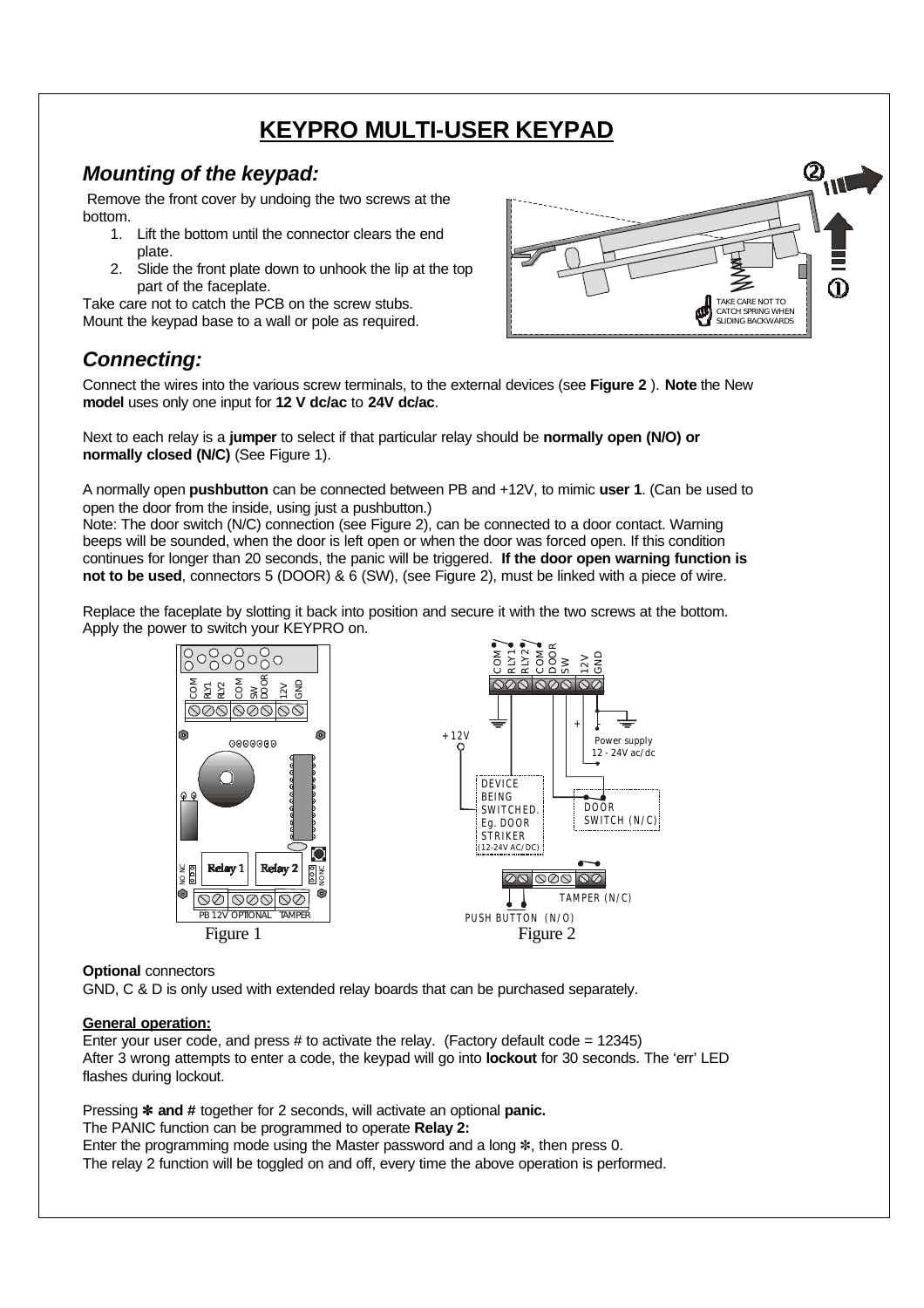| (USER number)<br>$(1-8)$                                                                                                                                                                                                                                                                                                                                                                                                                                                                                           | (RELAY TIME FROM TABLE 1)<br>$(0-9)$                         |
|--------------------------------------------------------------------------------------------------------------------------------------------------------------------------------------------------------------------------------------------------------------------------------------------------------------------------------------------------------------------------------------------------------------------------------------------------------------------------------------------------------------------|--------------------------------------------------------------|
| (NEW CODE NUMBER - 4 to 13 digits long)<br>(MASTER CODE)<br>$\checkmark$                                                                                                                                                                                                                                                                                                                                                                                                                                           | (TIMES VALID)<br>Ÿ                                           |
| $\sqrt{2}$<br>$\sqrt{3}$<br>3<br>$5\phantom{.0}$<br>$\overline{7}$<br>$\boldsymbol{7}$<br>$\bf 5$<br>$\mathbf{2}$<br>$\overline{4}$<br>$\sqrt{5}$<br>$\ast$<br>$\boldsymbol{9}$<br>$\ast$<br>$\mathbf{1}$<br>E.g.<br>-1                                                                                                                                                                                                                                                                                            | $(0-9)$<br>$\bigstar$<br>$\star$<br>-1<br>$\Omega$           |
| HOLD till Beep?<br>$\star$ : '*' TO CONTINUE OR '#' TO END                                                                                                                                                                                                                                                                                                                                                                                                                                                         |                                                              |
| Programming:                                                                                                                                                                                                                                                                                                                                                                                                                                                                                                       |                                                              |
| Programming of user code options can only be performed in programming mode using the master user<br>code, 12345 (factory default). The master user is user number 1, and users 2-8 are sub-users.                                                                                                                                                                                                                                                                                                                  |                                                              |
| ∗<br><b>HOLD</b> till Beep<br><b>Entering programming mode:</b><br>Before programming, fill in the table below as an example.                                                                                                                                                                                                                                                                                                                                                                                      |                                                              |
| 12345 * 2 * 1357975 * 1 * 0 - will change user 2 code for continuous operation with code<br>Eq. -                                                                                                                                                                                                                                                                                                                                                                                                                  |                                                              |
| 1357975, operating relay 1 for 5 seconds.                                                                                                                                                                                                                                                                                                                                                                                                                                                                          | $\ast$<br>(NEW CODE NUMBER<br>$\ast$<br>4 to 13 digits long) |
| 1) Enter the master user code, (factory default =12345).                                                                                                                                                                                                                                                                                                                                                                                                                                                           | $\ast$                                                       |
| (0 For Continuous use)<br>2) The yellow LED will begin to flash slowly. You are now in<br>programming mode.                                                                                                                                                                                                                                                                                                                                                                                                        |                                                              |
|                                                                                                                                                                                                                                                                                                                                                                                                                                                                                                                    |                                                              |
| 4) Enter the new user code.                                                                                                                                                                                                                                                                                                                                                                                                                                                                                        |                                                              |
| 5) Select relay 1 or 2 & operation time from Table 1 (0-9)                                                                                                                                                                                                                                                                                                                                                                                                                                                         |                                                              |
| 6) Enter the number of times the user code will be valid (0-9)                                                                                                                                                                                                                                                                                                                                                                                                                                                     |                                                              |
| - Master user code will always default to 0 for continuous validity to enable                                                                                                                                                                                                                                                                                                                                                                                                                                      | To operate<br>Relay<br>timing<br>Relay 1<br>Relay 2          |
| programming.                                                                                                                                                                                                                                                                                                                                                                                                                                                                                                       | 5<br>0.5s<br>0                                               |
| 7) 3 Tones will be sounded when programming was successfully<br>completed.                                                                                                                                                                                                                                                                                                                                                                                                                                         | 6<br>2s<br>1<br>2<br>7<br>5s                                 |
|                                                                                                                                                                                                                                                                                                                                                                                                                                                                                                                    | 3<br>10 <sub>s</sub><br>8                                    |
| 8) Repeat from step 1 for the rest of the user numbers (2-8) if required.                                                                                                                                                                                                                                                                                                                                                                                                                                          | Latching<br>4<br>9<br>on/off                                 |
| NOTE: A 25 second timeout between key-presses or any wrong key<br>sequence during programming will exit the programming immediately without saving.                                                                                                                                                                                                                                                                                                                                                                |                                                              |
| <b>Changing passwords:</b><br>User 2 - 8 can change their own code by entering their code followed by<br>a * held down for 3 seconds.<br>After the second beep, the yellow LED will start flashing, and the new code must be entered followed by a<br>∗.<br>Users cannot change their relay timing functions, nor the times their codes are valid . Only the master user<br>can change these options.<br>-To erase a user, user 1 must reprogram that user code to be valid once only (step 6). Entering that user |                                                              |
| code followed by #, will then erase that code.                                                                                                                                                                                                                                                                                                                                                                                                                                                                     |                                                              |
| Defaulting the keypad:<br>If the master code is forgotten or lost, perform the following:                                                                                                                                                                                                                                                                                                                                                                                                                          |                                                              |

A) To reload factory default, power down and replace power again.

(Defaulting can only be performed within the next 15 seconds.)

B) Press 1 & 9 together and hold until a beep is heard. Wait for the second beep once released.